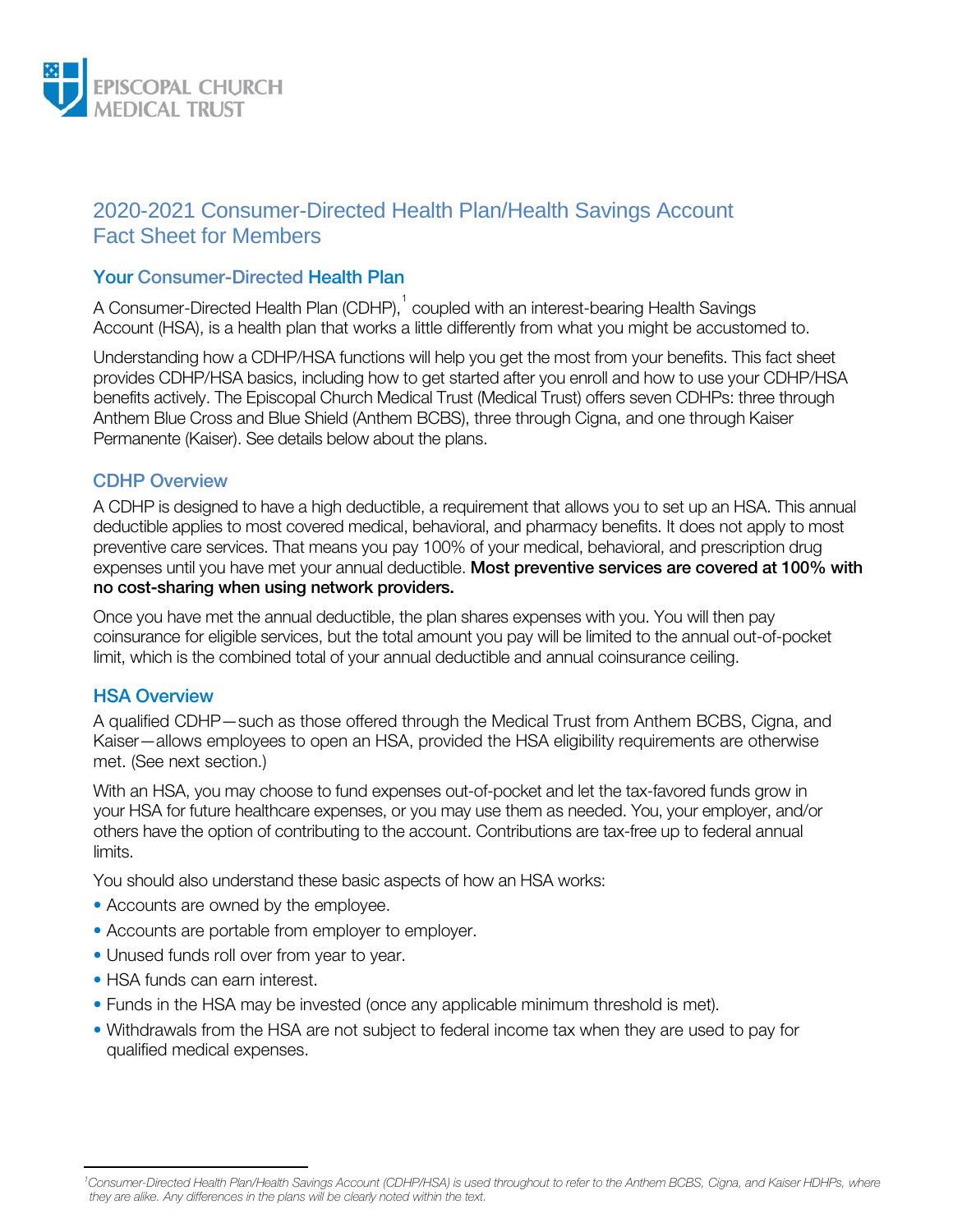### HSA Eligibility

To open an HSA, you must be enrolled in a qualifying CDHP. Generally, you are not permitted to be covered by other, disqualifying types of health plans, with these exceptions: AFLAC-type coverage, separate dental and vision coverage, and disability coverage. Disqualifying health coverage includes Medicare, TRICARE, non-CDHP coverage under a plan of your spouse's or domestic partner's employer, or healthcare flexible spending account (FSA) coverage. However, you are permitted coverage under a limited-purpose flexible spending account (LPFSA) or limited-purpose health reimbursement account (HRA). LPFSAs and limited-purpose HRAs are designed to work with HSAs. Contact your employer to see if an LPFSA or limited-purpose HRA is offered.

Also note that you may not be claimed as a dependent on another individual's tax return.

### CDHP Basics

#### Preventive Care Services

Certain preventive care services are covered at 100% in-network. This means that you do not need to meet the deductible before the plan pays for recommended routine visits such as adult physicals, well-child visits, and OB/GYN annual exams. Depending on factors such as age and family history, other preventive care services may also be fully covered.

### Annual Deductible (medical and pharmacy)

Your deductible is an integrated medical and pharmacy deductible. This means both your medical and pharmacy expenses count toward your deductible. It is important to keep in mind that your network and outof-network deductibles accumulate separately.

### **Coinsurance**

Once you meet your annual deductible,<sup>[2](#page-1-0)</sup> you will pay coinsurance for eligible services. Coinsurance is a percentage of the allowed expense that you must pay. (The Medical Trust's CDHPs differ from other employer-provided plans, which often use copayments in addition to or instead of coinsurance.) The percentage you pay is lower when you use network providers than when using out-of-network providers.

After you pay your coinsurance, the plan pays the remainder of the bill for eligible services from network providers. For out-of-network provider services, you are responsible for coinsurance and any charges above the allowed amount, making out-of-network providers more costly than network providers in most cases. Note: The Kaiser CDHP covers network services only.

## CDHP Annual Out-of-Pocket Limit

Your plan sets a limit on the amount you will have to pay out-of-pocket for services each year. This is your "out-of-pocket limit" and is equal to the combined total of your annual coinsurance maximum and annual deductible.

After you reach the out-of-pocket limit,<sup>[3](#page-1-1)</sup> the plan will pay 100% of eligible charges for the remainder of the plan year.

It is important to note that your network and out-of-network out-of-pocket limits accumulate separately.

## Network = Savings

l

You will usually pay less for services from network providers than you will from out-of-network providers, for two reasons. First, your network coinsurance is lower than your out-of-network coinsurance. Second, network providers can bill you based only on a certain amount, the "allowed amount."

The allowed amount is what our plan vendors—Anthem BCBS, Kaiser, and Cigna—have negotiated with service providers on behalf of the Medical Trust. These discounted rates for medical services from network providers can save you lots of money.

<span id="page-1-0"></span>*<sup>2</sup> Members enrolled in a CDHP-15 with covered dependents must meet the family deductible before the plan pays for any covered member.*

<span id="page-1-1"></span><sup>&</sup>lt;sup>3</sup> Members enrolled in a CDHP-15 with covered dependents must reach the family out-of-pocket limit before the plan begins to pay 100% of covered *services for any covered member.*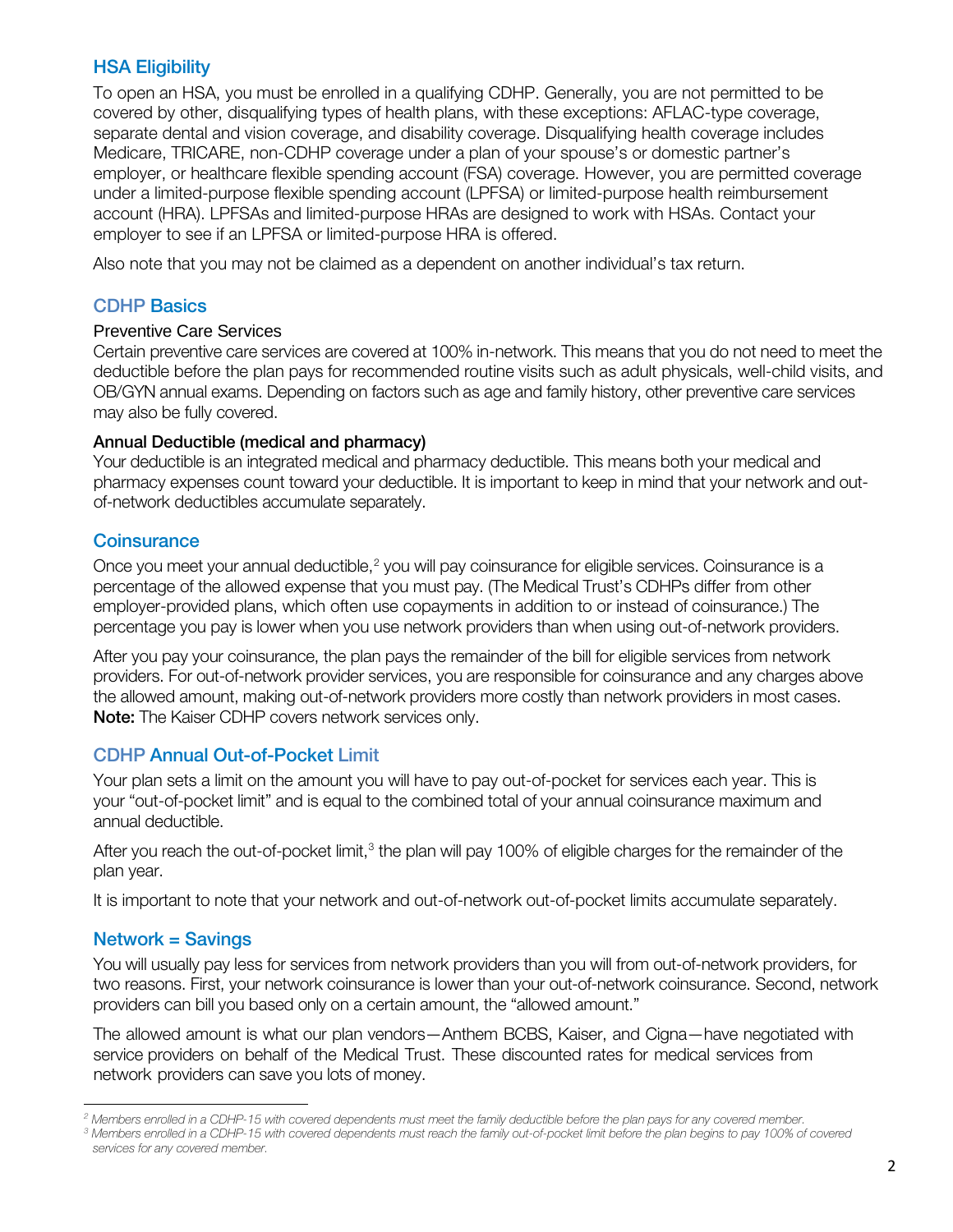### Using Network Providers

Remember, going to a network provider should make things easier for you overall and may have significant cost-saving advantages.

- 1.Provide your health plan membership information when you call to make the appointment.
- 2. If you see a network provider, you are not required to make payment at the time of service.<sup>[4](#page-2-1)</sup> Your network provider will code the visit and bill it to your plan.
- 3.If you choose to pay out-of-pocket at the time of service, be sure that the service and your related payment are run through the vendor claims system so that any network discount will apply and your payment will be credited toward your network deductible.
- 4.Anthem BCBS, Cigna, or Kaiser will send you an Explanation of Benefits (EOB) informing you of the cost share you will pay for the services based on the negotiated rates and plan coverage.
- <span id="page-2-0"></span>5.You may make payment by using your HSA debit car[d5,](#page-2-0) or you can use another bank card and either reimburse yourself with funds from your HSA or let your health savings remain in the HSA for future use.
- 6.Many preventive care services are paid at 100% when you use a network provider; all other services are subject to the annual deductible and, if applicable, coinsurance.

### Using Out-of-Network Providers

It is important to note that if you see an out-of-network provider, you may be required to make payment at the time of service. Note: The Kaiser CDHP covers network services only.

- 1. Provide your health plan membership information when you call to make the appointment.
- 2. You may make payment by using your HSA debit card<sup>5,</sup> or you can use another bank card and either reimburse yourself with funds from your HSA<sup>4</sup> or let your health savings remain in the HSA for future use.
- 3. Be sure that the service and your related payment are run through the vendor claims system by reviewing your Explanation of Benefits so that your payment will be credited toward your out-of-network deductible and coinsurance maximum as applicable.

## Prescription Benefits

Prescriptions must be paid for at the time of service at a retail pharmacy or through a mail-order pharmacy.

- 1. Provide the pharmacy with your Express Scripts card to ensure purchases are applied toward your annual deductible and coinsurance maximum, as applicable.
- 2. You will be paying the negotiated rate. (Coinsurance amounts begin once you have met your annual deductible.)
- 3. You may make payment by using your  $HSA<sup>5</sup>$  $HSA<sup>5</sup>$  $HSA<sup>5</sup>$  debit card, or you can use another bank card and either reimburse yourself with funds from your HSA or let your health savings remain in the HSA for future use.

### Using Your HSA Contributions

Making regular contributions to your Health Savings Account is a simple and convenient way to build up your HSA balance, creating tax-favored savings for future qualified medical expenses.

#### Keep Your Receipts

 $\overline{a}$ 

The IRS requires that you keep records to show that HSA distributions were used to pay for or reimburse qualified medical expenses that had not been previously paid or reimbursed from another source.

Note that you may cover dependents under a CDHP even if they are not your federal tax code

<span id="page-2-1"></span>*<sup>4</sup> We encourage you to wait for your Explanation of Benefits from Anthem BCBS, Cigna, or Kaiser before making payment to ensure that the negotiated rate for service is applied.*

<span id="page-2-2"></span><sup>&</sup>lt;sup>5</sup> Note that some banks have fees associated with reimbursing yourself through your debit card. Check with your financial institution about any such fees.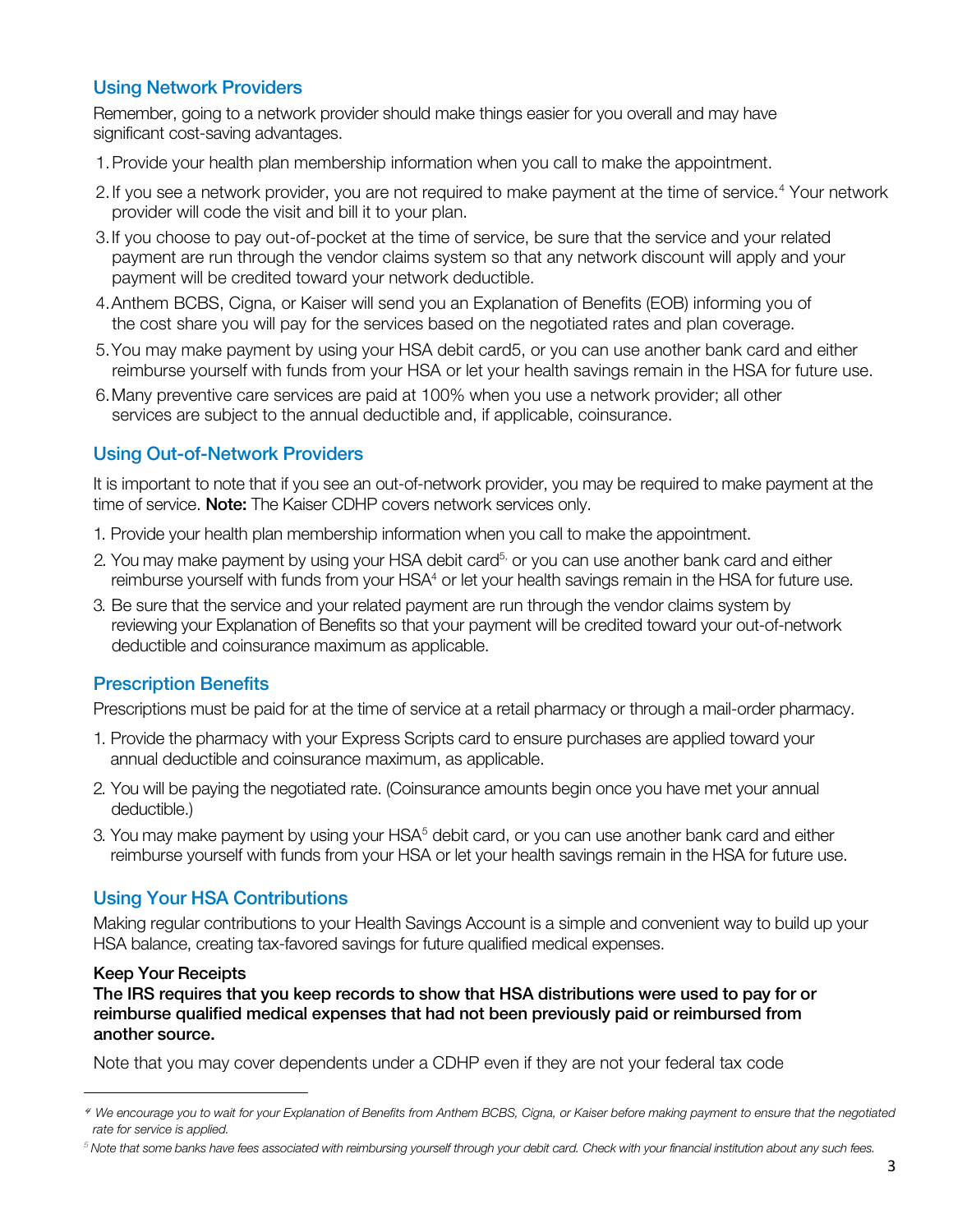dependents for HSA purposes. For example, your 25-year-old child may not be a tax dependent, but he or she would still be eligible for coverage from the CDHP. Because your child is not a tax dependent, however, she or he will not be eligible to have expenses reimbursed from the HSA even though the child is covered under the CDHP.

If you do not use all of your HSA funds in one calendar year, the remaining money rolls over for use in future years. If you change plans or retire, the HSA is still yours and can be used for qualified medical expenses.

## Tax-Free Advantage

You pay absolutely no federal taxes on any contributions (up to applicable limits), interest earned, or investment profits in your HSA. If you make a contribution to your HSA with money on which you have already been taxed, you can take a corresponding deduction on your federal income tax return, again, up to applicable limits. In addition, you are not subject to federal income tax when you withdraw money to pay for qualified medical expenses.

However, if you withdraw money for reasons other than to pay for qualified medical expenses, you will pay taxes and an IRS-determined penalty (currently 20%) on the amount of the withdrawal. The penalty does not apply if you are 65-plus years of age, or disabled, or if you have died and your HSA is being used by your spouse who is 65-plus years of age. (Spouses who are under 65 must then use the money for eligible expenses or pay a penalty.) If you have died and your beneficiary is someone other than your spouse, then the HSA ceases to be an HSA and the money in the account is fully taxable to the beneficiary.

## HSA Funding Options

HealthEquity – Members who enroll in any CDHP through the Medical Trust will automatically have an HSA set up by HealthEquity, who will also send them a welcome kit. If the member uses HealthEquity as the HSA vendor, there are no setup fees for the HSA and maintenance fees are waived for the subscribing member only. If a subscribing member's employment is terminated or the member is no longer enrolled in a CDHP through the Medical Trust, she or he will be responsible for all fees.

HealthEquity also offers other advantages, including access to web-based tools that can assist you in tracking and monitoring your HSA activity.

Local bank chosen by your employer – In some cases, your employer may choose to use an institution other than HealthEquity for HSA funding. If so, you will receive information from your employer concerning the HSA funding process.

Financial institution of your choice – Members who do not wish to use HealthEquity as their HSA vendor can choose, after consulting with their employer, to establish an HSA with any appropriate institution (e.g., those qualified to administer IRAs), but they will be responsible for all fees.

If you do so, however, please keep in mind that you may not be able to direct to that financial institution contributions by your employer (if any) or tax-advantaged salary reduction contributions. Please check with your employer and the institution. Consequently, you may lose valuable employer contributions and the ability to make contributions through convenient payroll deduction. (You will still be able to make after-tax contributions up to the applicable contribution limit and claim a corresponding deduction on your federal income tax return.)

If you establish an HSA with HealthEquity (to receive employer contributions and your pre-tax contributions), you may then transfer any funds to an HSA with another bank.

### Annual HSA Employer and Employee Combined Contribution Limits

| 2020               | 2021               |
|--------------------|--------------------|
| Individual \$3,550 | Individual \$3,600 |
| Family \$7,100     | Family \$7,200     |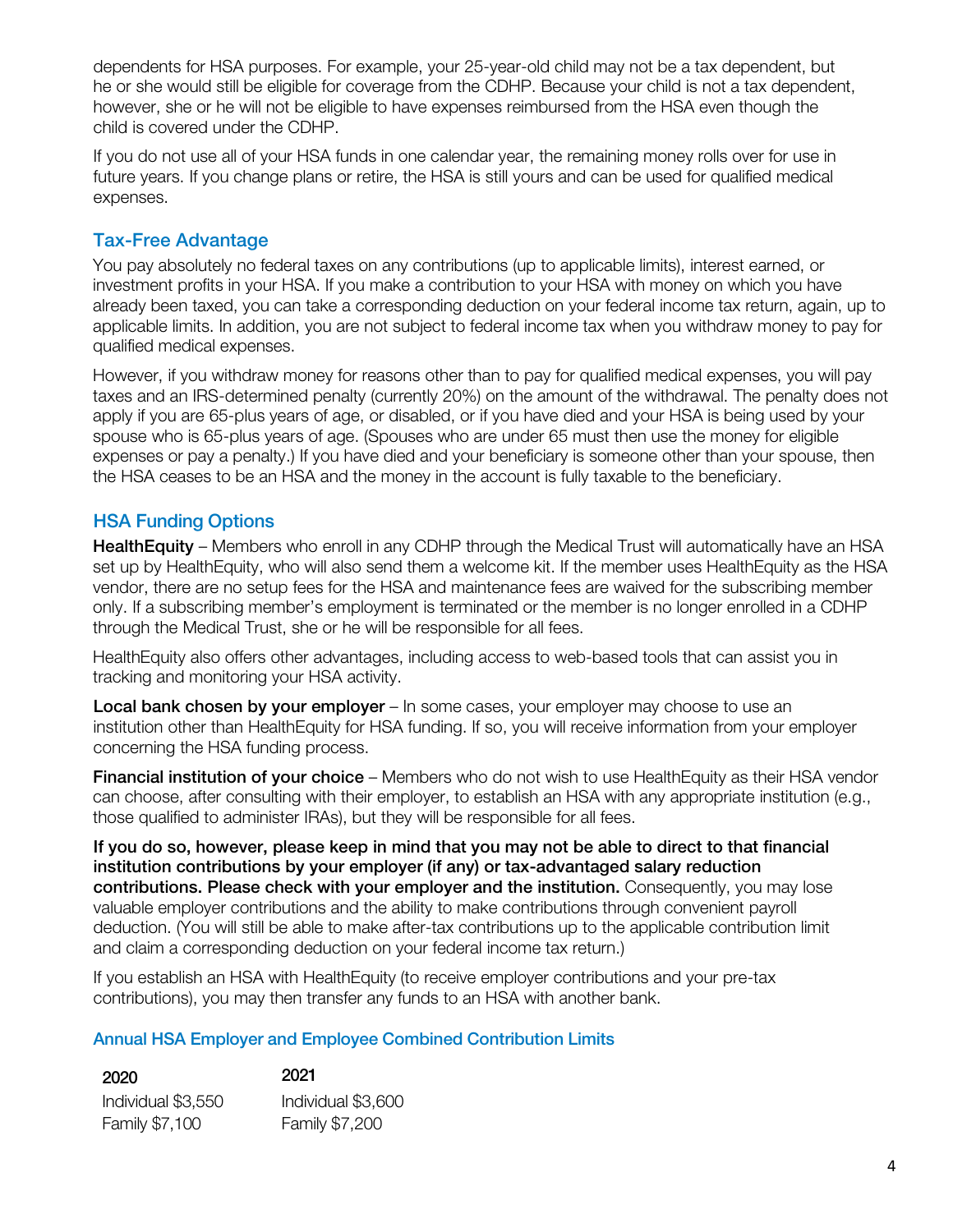If you are age 55 or older, you may make additional catch-up contributions of up to \$1,000 for 2020 and 2021.

## Timing of HSA Contributions

Contributions to an HSA cannot occur until after the first of the month in which the CDHP becomes effective, and your HSA has been opened. What that means is if your plan becomes effective on January 1, contributions cannot be made until after that date. If you have medical expenses on January 1 before your account is funded, you can pay out-of-pocket and reimburse yourself from your HSA once the funds are deposited. No reimbursement is permitted for expenses incurred before you open your HSA. So, for example, if you delay and do not complete the requisite paperwork to open the account until February 1, expenses incurred in January cannot be reimbursed.

## Employer HSA Contributions

Each employer (diocese, parish, school, or other Episcopal organization) establishes its HSA contribution policy in line with IRS requirements.

Your employer's HSA contribution policy will define the amount of funds, if any, your employer will contribute to your HSA, the frequency with which these contributions will be made (bi-weekly, monthly, quarterly, or annually), and who will be eligible for such contributions.

Your employer is responsible for communicating its contribution policy to you.

## Employee HSA Contributions

Once opened, you may begin contributing funds into your HSA. To contribute, you can make pre-tax contributions through automatic payroll deductions (if available) or through an after-tax contribution that you mail in. You can then take a corresponding deduction on your taxes at the end of the tax year. You must make HSA contributions for a given calendar year by the tax filing deadline for that year (generally the following April 15, but in some years the date may differ due to the calendar).

Be mindful that your own contributions and any funding you will receive from your employer do not exceed the annual limits for HSA contributions.

## Qualified Medical Expenses

Qualified medical expenses include, but are not limited to, deductibles and coinsurance, prescription drugs, mental health and substance use disorder treatment, as well as dental and vision services. HSA distributions can be used for qualified medical expenses for you, your spouse, and your federal tax code dependents. A list of qualified medical expenses can be found on the IRS website.

Funds in the HSA are yours to determine how best to use. You may use them right away to cover deductibles and coinsurance amounts, or you may choose to use your own money and pay out-of-pocket, and reserve the funds in your HSA as your tax-favored health savings for future expenses.

## Managing HSA Funds

If, for instance, in March you have \$1,000 in your HSA and a \$1,500 medical bill, you can use the \$1,000 in the HSA and pay the additional \$500 from your own funds. Throughout the year, the IRS allows you to reimburse yourself the remaining \$500 from the HSA, as contributions are made into the account. You are responsible for keeping documentation to prove that the HSA funds being reimbursed were used for qualified medical expenses.

## Tax Information

Your HSA custodian will provide the following forms to both you and the IRS annually:

Form 5498-SA – This form details HSA contributions made by you and your employer for the year.

Form 1099-SA – This form reports all HSA distributions made during the year.

Your employer must report to you on your Form W-2, in box 12 with code W, all employer HSA contributions as well as any HSA amounts contributed by you (from your paycheck) on a pre-tax basis through an Internal